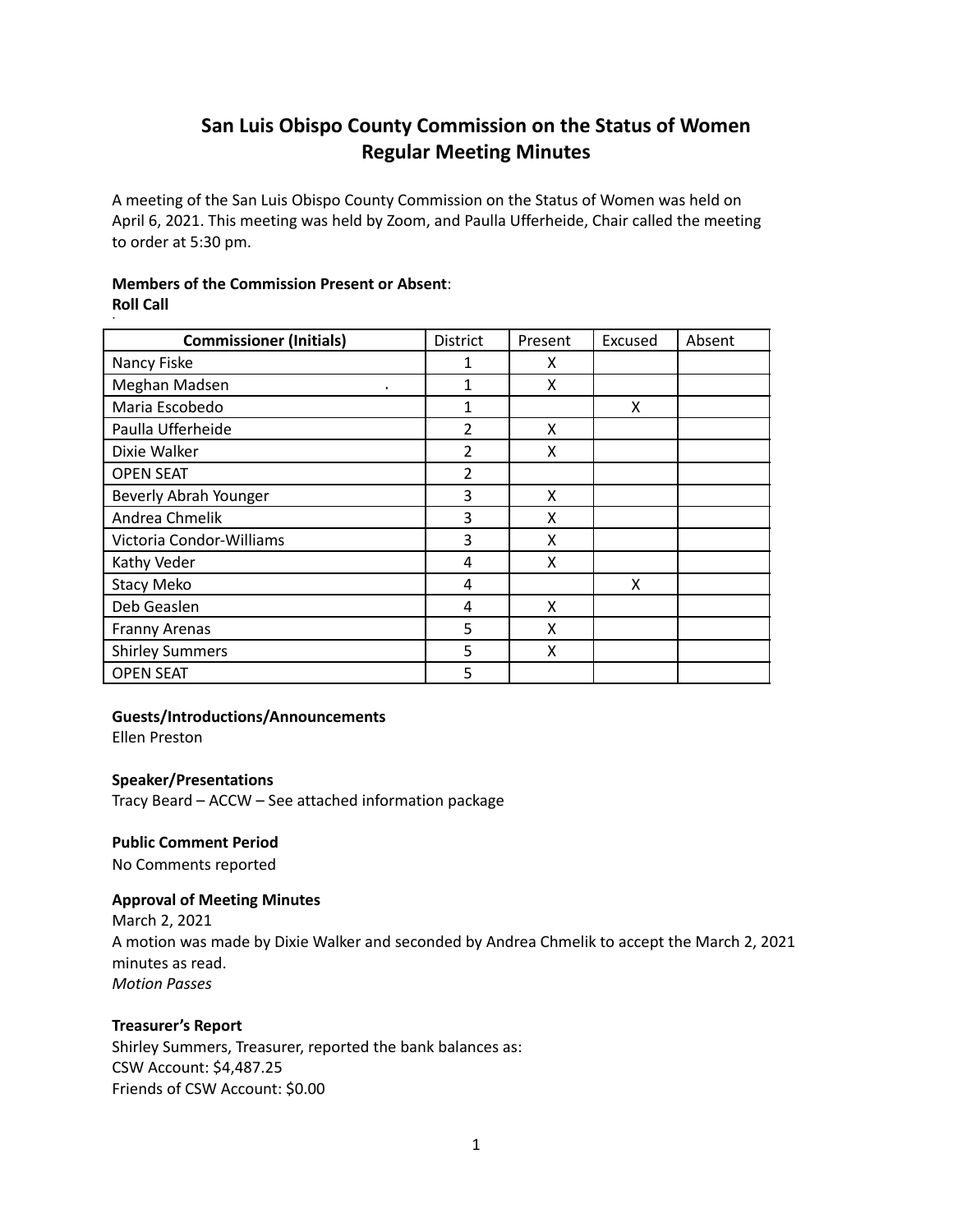#### **Commissioner Vacancies**

District 2 – Bruce Gibson: One (1) Vacancy District 5 – Debbie Arnold: One (1) Vacancy

It is the goal of the COSW to fill all vacancies.

# **Social Media and Other Communications**

Social Media No Report

## Newsletter

Andrea Chmelik is working on the FaceBook page and the newsletter. Abrah Younger has volunteered to proof read the newsletter before submission.

#### Resources Page

Dixie Walker requested that the contacts be updated. It was suggested that the commissioners could volunteer to help. Dixie Walker will send out a list and each commissioner can take a portion to update.

## **2022 Women's Wall of Fame**

Meghan Madsen reported that the event will take place on March 12, 2022. She is planning for a full event to be held at the Madonna Inn. Meghan will email out to the commissioners a list of suggested event themes for review. The committee will be working on updating the sponsor list.

## **Report from meeting with Supervisor Dawn Ortiz-Legg**

Abrah Younger and Andrea Chmelik meet with Supervisor Dawn Ortiz-Legg and reported to the commission that she was in support of open dialog with her commissioners. She wants to be informed on the issues that the commission thinks is important to bring before the Board of Supervisors. The current issues that stand out to Supervisor Ortiz-Legg are homelessness, child care, mental health, with the focus on women and children.

It was suggested that instead of sending the COSW minutes to the Board of Supervisors, an actions item report be sent and commissioners would follow up with their Supervisor for further discussions and outcomes.

## **Actions on Results of Survey** Cal Poly Intern

No Report

#### Feminine Hygiene Drive

Shirley Summers talked about the history of the hygiene drive and the successes. No date has been set yet. It was discussed that the drive be held every other year, opposite the WWF. Kathy Veder and Shirley Summers are working on collection and distribution locations. It was suggested that the commission makes a request for the Board of Supervisors to make a public service announcement.